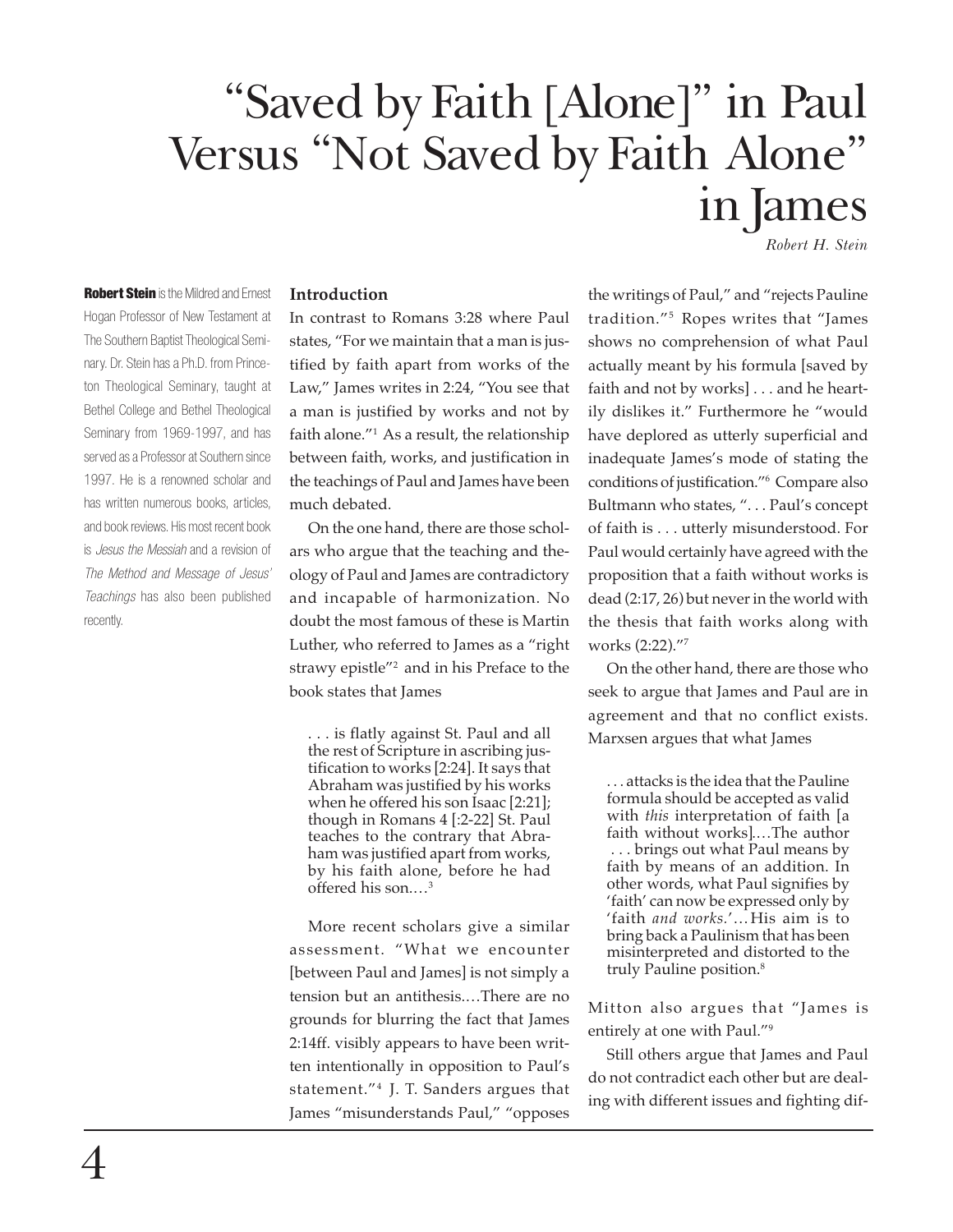ferent foes. Thus there is "no disagreement between James and Paul, only a slight variation of emphasis."10 "The polemic of James . . . was not directed at the thesis of Paul, but at a slogan derived from it."<sup>11</sup>

The false views which Paul and James are opposing, in Rom. 4 and here respectively [James 2:14-26], are different. Paul is combating the idea that men can put God under an obligation to themselves.…James is opposing the idea that a real faith can exist without producing works of obedience. The difference of aim accounts to a large extent for the differences of language. There is no need to infer any significant disagreement between their fundamental positions.<sup>12</sup>

Formally, Ro 3:22 (justification by faith without the deeds of the law) and Ja 2:24 (justification by works and not by faith only) are sharply opposed theses. In reality the differences are modified if we take account of the different applications of the terms.13

The present article will explore the argument of James in 2:14-26 with the purpose of seeing if he and Paul are indeed in disagreement. We shall do so by examining: (1) The terminology of Paul and James; (2) the context of James 2:14- 26; (3) key issues found in James 2:14-26; and (4) James 2:14-26 and the rest of the New Testament.

# **The Terminology of Paul and James**

Individual words in any language usually bear a range of possible meanings. If a person looks up any particular word in a dictionary, he or she will find a number of possible meanings associated with the word because the semantic range of words vary. Some possess many different, possible meanings. Others possess only a few. It is difficult, however, to think of any word in the English language that has

only one specific meaning. Within the norms of language words almost always possess a range of meanings.

Within the writings of Paul and James this is also true. In James, for example, the word "trial (*peirasmos*)" is used positively in 1:2 and 12. In 1:13-14 its verbal form "tempted (*peirazo*)," however, is used negatively. It should not therefore surprise us that the same word may be used by James and Paul in different ways and possess different meanings. There are two terms used in James 2:14-26 that possess meanings quite different from the normal way that Paul uses these terms. These terms are: "faith" and "believe (*pistis* – *pisteuo*)"14 and "works (*erga*)."

# *"Faith" and "Believe"*

In James the noun "faith" is found sixteen times. Five are found outside 2:14-26 (1:3, 6; 2:1, 5; 5:15) and the rest are contained in our passage (2:14 [2], 17, 18 [3], 20, 22 [2], 24, and 26). The verbal form "believe" is found only three times and all occur in our passage (2:19 [2] and 23). The five occurrences of "faith" outside our passage indicate that a different faith is being described there than the "faith" James begins to discuss in 2:14-26. In 1:3 the "faith" described is one that successfully encounters trials and as a result produces endurance. In 1:6 it is a "faith" that endures in prayer and as a result receives wisdom from God. In 2:1 it is "faith" in our Lord Jesus Christ, the Lord of glory.15 In 2:5 the poor of this world who are heirs of the kingdom are described as rich in "faith." In all these instances "faith" is portrayed positively. It is never viewed as merely an intellectual assent to doctrinal propositions.

In 2:14-26 "faith" is viewed quite differently, and it appears that the faith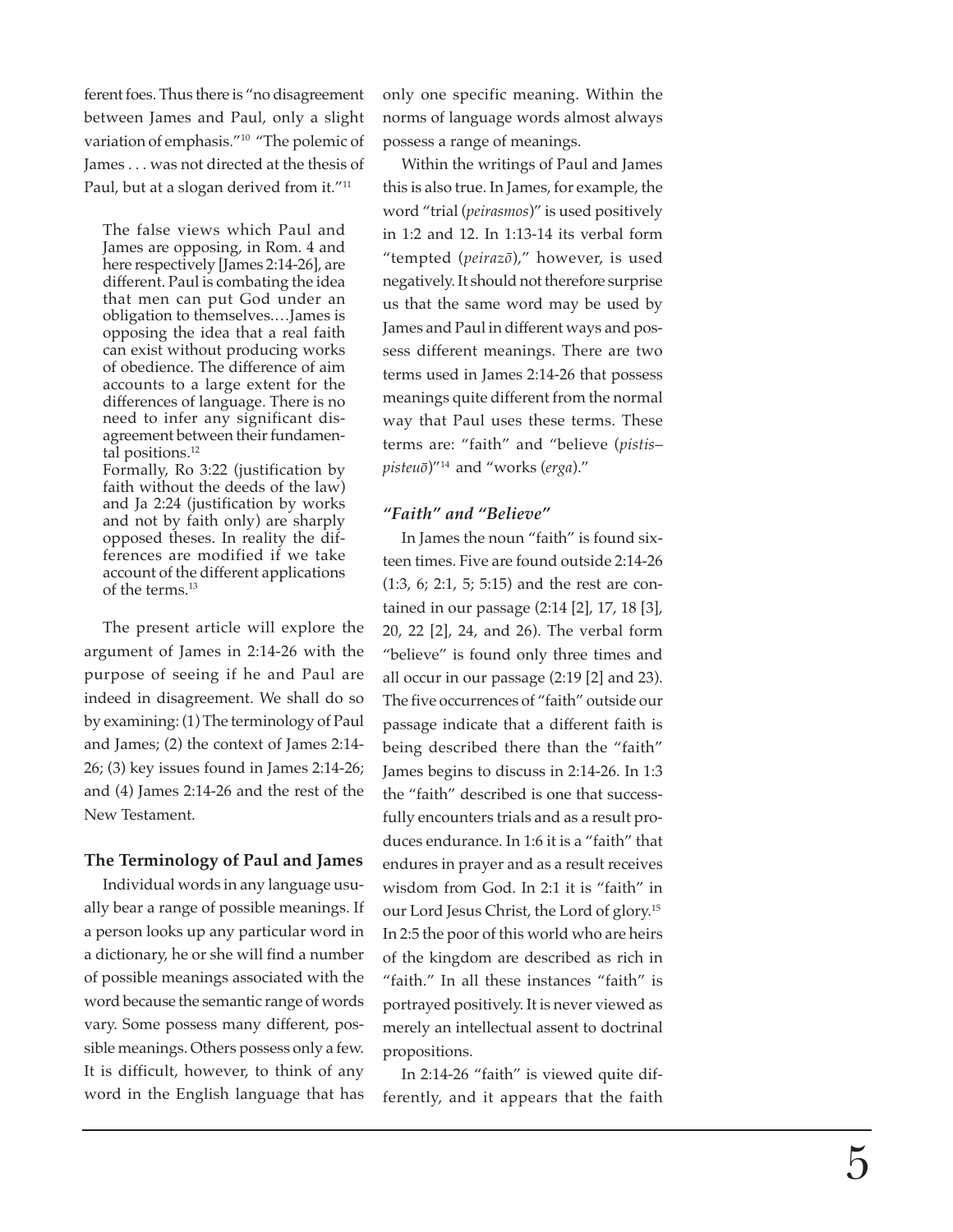being discussed is that of a real or hypothetical opponent whom James has engaged in a diatribe. This opponent's understanding of faith is quite different from that of James himself. This can be seen by observing how this faith is described:

2:14a—It is a faith that possesses no works;

2:14b—It is a faith that cannot save: $16$ 2:17—It is a faith without works that is dead; 2:18a—It is a faith that is distinct and separate from works; 2:18b—It is a faith without works; 2:18c—It is contrasted with a faith shown by works; 2:20—It is a faith without works that is useless; 2:22a—It is contrasted with a faith that works along with works; 2:22b—It is contrasted with a faith perfected as a result of works; 2:24—It is a faith that is alone; and 2:26—It is a faith without works that is dead.

The verbal cognate "believe" also helps us to understand the kind of faith possessed by James's opponent:

2:19a—It is assent to the biblical proposition that God is one; 2:19b—It is a kind of faith that even demons possess; and 2:23—It is contrasted with the kind of faith Abraham possessed.

From the above it is obvious that a distinction must be made between "faith" as it is understood by James and "faith" as it is understood by his real or imaginary opponent. It is doubtful that James would acknowledge that his opponent's kind of faith is true or real faith. He hints at this in 2:14a when he describes his opponent's faith as follows, "What use is it, my brethren, if someone *says* he has faith but he has not works." As numerous commentators point out, James does not say, "What use is it, my brethren, if someone *has* faith but has not works."17 James appears to have intentionally worded his introductory statement in a way that indicates that his opponent does not have true Christian faith. This interpretation finds support in 2:14b where James states, "Can *that* faith save him?"18 The use of the article *he* indicates that James is asking whether *the* specific kind of faith he has just described can save the man. Still further support for this view comes from 2:18. Here the imaginary opponent<sup>19</sup> describes his faith as being one totally independent of works. "But someone may well say, 'You have faith and I have works.'"

In Paul "faith" almost always refers to a whole-hearted trust in God that salvation can be received as a gracious gift apart from any meritorious works because of the death and resurrection of his Son, Jesus Christ. Faith for Paul involves "man's total response to and involvement with Jesus Christ."20 Accompanied with the gift of the Spirit it involves a new creation (2 Cor 5:17) in which the believer has been raised to newness of life and has become a slave to righteousness (Rom 6:18). It involves an obedience of faith (Rom 1:5). Thus Paul would never say that "demons believe," as James does in 2:19, because of the different meaning he gives to the terms "faith" and "believe." The faith of James's opponent involves merely intellectual assent to propositions such as "God is one." It is a belief *that* certain propositions are true. Paul's use of the words "faith" and "believe" involve faith *in* God and his Son. It is not merely propositional, although that element is present. It is also relational! Faith for Paul involves a relationship of grace and love toward God that results in a transformed life; for James's opponent faith involves nothing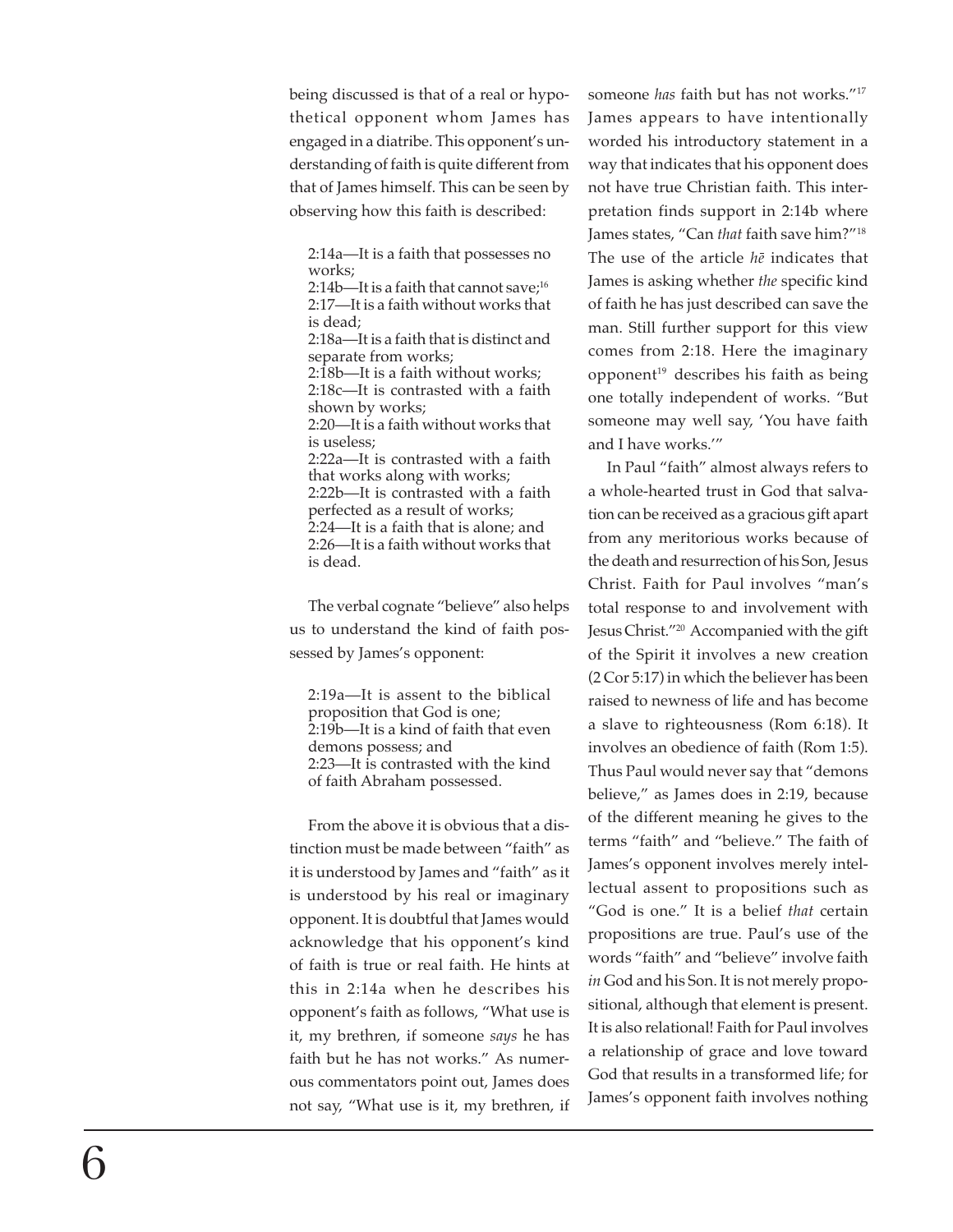more than assent to doctrinal truths. Yet even the demons possess a correct understanding of such doctrinal propositions and assent to their truth. In fact their theological understanding of doctrinal propositions is undoubtedly more correct than ours due to their supernatural nature, but such knowledge does not result in their salvation!

## *"Works"*

The term "works" also possesses a range of possible meanings, and it is used quite differently in James and Paul. In James it is used fifteen times and always positively. This is true both for the twelve times it is used within our passage and the three instances it is used elsewhere (1:4—associated with endurance, 1:25 contrasts with the mere hearing of the law of liberty; 3:13—are the results of good behavior). In our passage it is used in:

2:14—From 2:15-16 it is clear that it refers to such things as clothing the "naked" and feeding the hungry, i.e., works of loving kindness;

2:17—The works mentioned here refer to the actions described in 2:15- 16;

2:18—In these three instances works refer to the works mentioned in 2:17; 2:20—Here works refer to the faithful obedience of Abraham;

2:21—Here works refer to Abraham's obedience in offering up Isaac as a sacrifice;

2:22—In these two instances works refers to Abraham's offering of Isaac in 2:21;

2:24—Here works refer to the kind of actions mentioned in 2:15-16, 21; 2:25—Works here refer to Rahab's protecting God's messengers; and 2:26—Here it refers to the works of loving kindness, obedience, and faith mentioned in 2:15-17, 21, 25.

It should be noted that in 2:14-26, and in the rest of James, "works" are always seen positively and, when described, involve acts of loving mercy, kindness, and obedience to God. They are performed from a faith that "works through love." They have nothing to do with ritualistic or ceremonial actions.

In Paul, however, "works" possess a very different meaning. In Romans and Galatians they are frequently described by the expression "works of law" (Rom 3:20, 28; Gal 2:16 [3]; 3:2, 5, 10). Works are antithetical to grace (Rom 11:6). They are an attempt to boast before God, place God under obligation (Rom 4:2), and as a result earn justification (Rom 4:4). Consequently, "works" are a way of seeking righteousness that is inimical to faith (Rom 9:30-33), and it is impossible to achieve justification through this method (Rom 3:20). The specific "works" that Paul has in mind are: circumcision (Rom 4:1-12; Gal 5:3, 6; 6:15; 1 Cor 7:19; cf. Acts 15:1, 5); ritualistically keeping certain days (Gal 4:10); abstaining from certain food and drink (Col 2:16); etc. It should be noted that clothing the naked and feeding the hungry do not appear in Paul's polemic against works. Paul is not arguing against faith needing to be accompanied by loving acts of kindness and mercy. These are not the works that he is opposing. He is not opposed to good deeds done in obedience to God. These kinds of works are spoken of quite positively in Paul.<sup>21</sup> He is opposed, rather, to performing certain ritual acts found in the Old Testament for the purpose of acquiring a standing before God. Such "works" deny the adequacy of "by grace through faith" and ultimately trust in the "works" one does to achieve justification.

It is clear that, although Paul and James are using the same terms for "works," they attribute different meanings to them, just as in the case of "faith." These meanings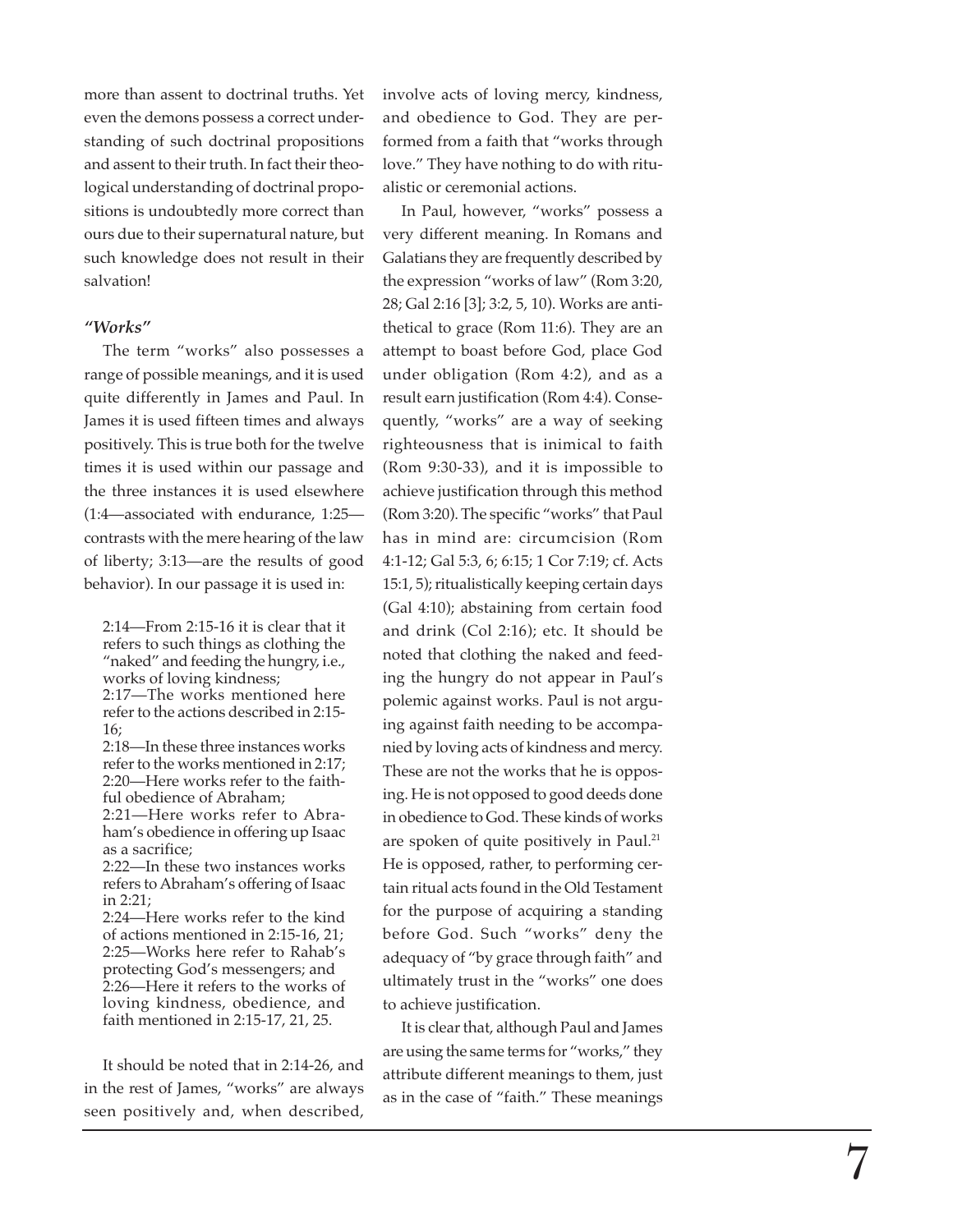lie well within the semantic range of these terms, but they are not identical. In fact they are antithetical. As a result Paul's words in Romans 3:28 ("For we maintain that a man is justified by faith apart from works of the Law") can be interpreted, "For we maintain that a person is justified by a whole-hearted trust in God's grace and mercy and not by seeking to merit favor with God through such acts as circumcision and the keeping of the ritual law." On the other hand, James's words in 2:24 ("You see that a man is justified by works and not by faith alone") can be interpreted, "You see that a person is justified by a faith that works through love and not by a sterile assent to religious propositions unaccompanied by works."

## **The Context of James 2:14-26**

The value of the context of James 2:14- 26 for understanding this passage is debated. Some suggest that the discussion of "faith" in 2:14-26 picks up the theme begun in 2:1-13. "In this section St. James proceeds to enlarge on the meaning and nature of that faith in Jesus Christ which was spoken of in ver. 1 as inconsistent with *prosopolempsia* [personal favoritism]."22 There are several parallels between these two sections: "faith" (2:1 and 14ff.); clothing (2:2 and 15); person in need (2:2 and 15-16); the expression "you do well" (2:8 and 19); "called" (2:7 and 23); "if a man  $\ldots$ " (2:2 and 14). Ties between the present passage and chapter one include: "faith" (1:3, 6 and 2:14ff.); "works" (1:4, 25 and 2:14ff.); the contrast between "hearing and doing" and "faith and works" (1:22-25 and 2:14-26); concern for the needy (1:27 and 2:15-16).23

On the other hand, Dibelius has argued that "A connection between this treatise [2:14-26] and the preceding one cannot be established."24 That there are allusions in 2:14-26 to what has preceded is obvious. Yet there does not appear to be any intimate or necessary tie between our passage and what has preceded. Thus James 2:14- 26 can be understood, for the most part, without the help of its context. As so often in works of wisdom, the logical ties between sections are loose and play no major role in understanding the meaning of individual sections. Our present passage can be understood without major dependence upon the material that has preceded or that follows. The general argument against merely hearing and not doing in 1:22-25 and some of the vocabulary ties with 2:1-13 help throw some light on the issue James deals with in 2:14-26, but they do not play a determining role on how to interpret our passage. Thus, due to the constraints of space, we shall proceed to the discussion of the key exegetical issues involved in 2:14-26.

#### **Key Issues Found in James 2:14-26**

The structure of this passage involves three sections. The first consists of 2:14- 17, which begins with a question about faith not having works (2:14b) and concludes with a summary (2:17) about faith not having works that forms a kind of *inclusio*. The second section consists of 2:18-19 where James interacts with the comments of a real or imaginary opponent. The third section (2:20-26) is also introduced by a question. It likewise involves a rhetorical question based on the fact that faith apart from works is useless. The section concludes again with a kind of *inclusio* that faith apart from works is dead (cf. 2:20 and 26).

#### *Section One—2:14-17*

The first section begins with the ques-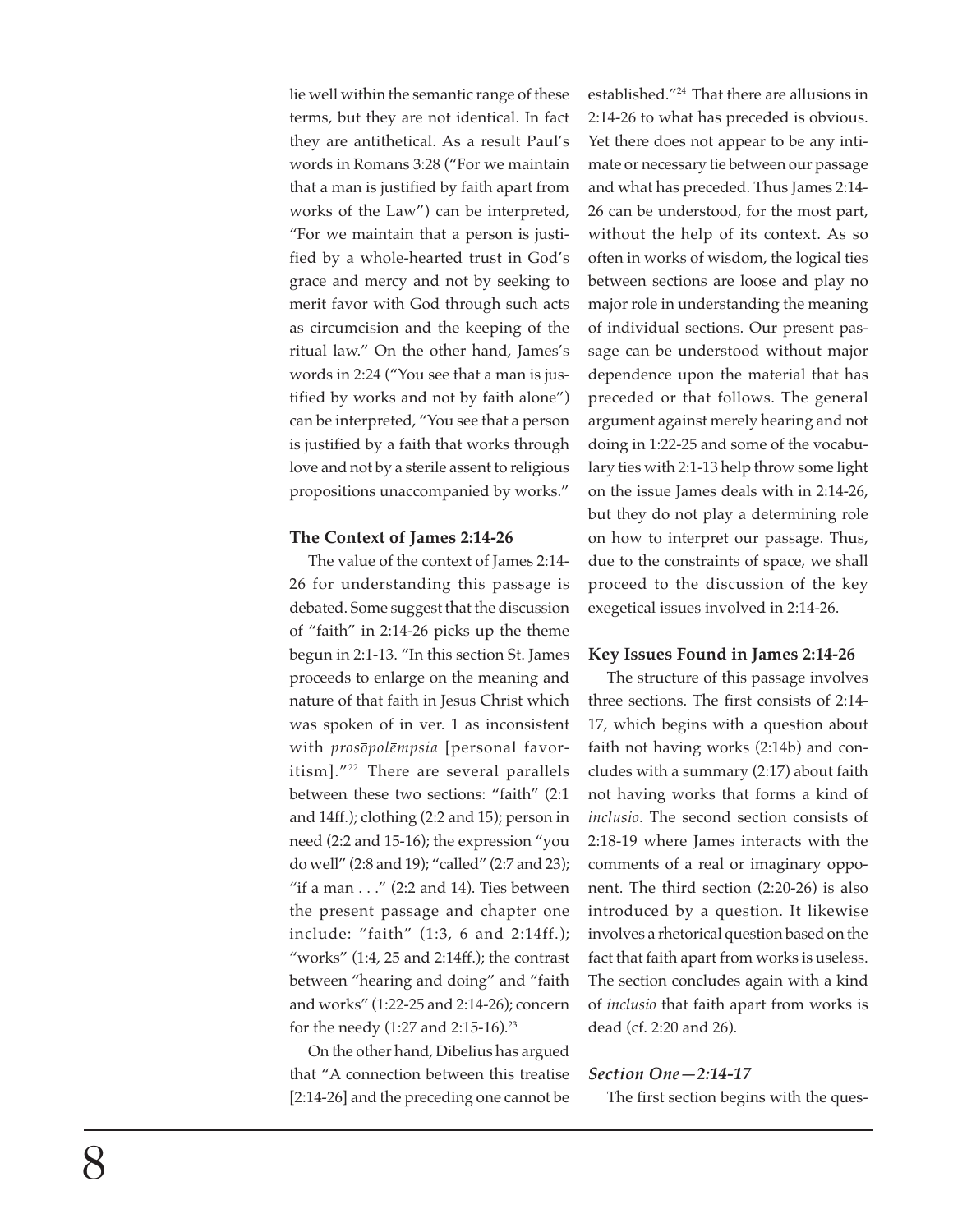tion, "What use is it…," that introduces the following diatribe. This expression is frequently associated with a diatribe (cf. 1 Cor 15:32; Sirach 20:30; 41:14). The question assumes "before God in the last judgment" and is soteriological in nature (1:12, 21; 4:12; 5:20). The conditional sentence ("If a [person] has . . .") need not imply that this is a hypothetical question. It is more likely that we have here an actual situation that James encountered on more than one occasion. This is suggested by the present tense of the verb "say" (lego). We have already noted the fact that James does not state that the person *has*faith but only *says* that he has faith, and that *this* [literally—the faith just referred to] faith cannot save. He is not saying that faith, in the sense that both he and Paul understand it, cannot save, but that the faith referred to in 2:14a and described in 2:15- 16 cannot save.

In 2:15 and 16 James provides an example of what he means by the works that must accompany faith. This "is such a crass example of faith without works that the nature of any such situation becomes clear to all."25 Whether the illustration is a real one that reflects the situation of James or merely hypothetical is unclear, but this does not affect the argument. "Without clothing" need not mean that the people described are naked and totally without clothing. It probably means that they are inadequately dressed and may refer to their lacking the outer garment worn over a tunic (Matt 5:40; Luke 6:29; John 13:4; cf. James 2:6). "Daily food" refers to the food needed for that day. It is not the same word used in the Lord's Prayer. The needs that James highlights indicate that by "works" he is not referring here to ritual laws or what Paul calls "works of law." They refer rather to

the most basic form of love and compassion, mercy and kindness.

The kind of faith James claims is unable to save is one that can see a fellow Christian, i.e., a brother or sister, in such terrible circumstances and instead of providing what is needed utters pious platitudes—"Go in peace, be warmed and filled." The first of these platitudes is a semitic idiom (Judg 18:6; 1 Sam 1:17; 20:42; 29:7; 2 Sam 15:9; Mark 5:34; Luke 7:50; Acts 16:36) that means something like, "May the Lord bless you as you go." The latter two banalities are in either the middle or passive voice. There is little difference, however, as to how they are to be understood in this sentence. They are trite and loveless wish prayers such as, "May God provide your needs."

"What use is that?" repeats exactly the "What use is it?" of the opening verse of our passage. The expected answer is of course, "None whatsoever!" Here Paul would be in complete agreement. The faith described in these verses cannot save, because it is not a faith that "works through love (Gal 5:6)." The example James provides in these verses brings to mind Jesus' parable of the Sheep and the Goats. In this parable the separation of the sheep to eternal life and the goats to eternal punishment is based on their behavior toward "the least of these my brethren (Matt 25:40)." The sheep fed believers (the brethren) who were hungry, gave them something to drink when thirsty, welcomed them as strangers, clothed them when naked, and visited them when sick and in prison. It should be noted that two of these actions ("feeding the hungry" and "clothing the naked") are found in the illustration of James. Whether James was aware of and even patterned his example after Jesus' parable is impossible to say.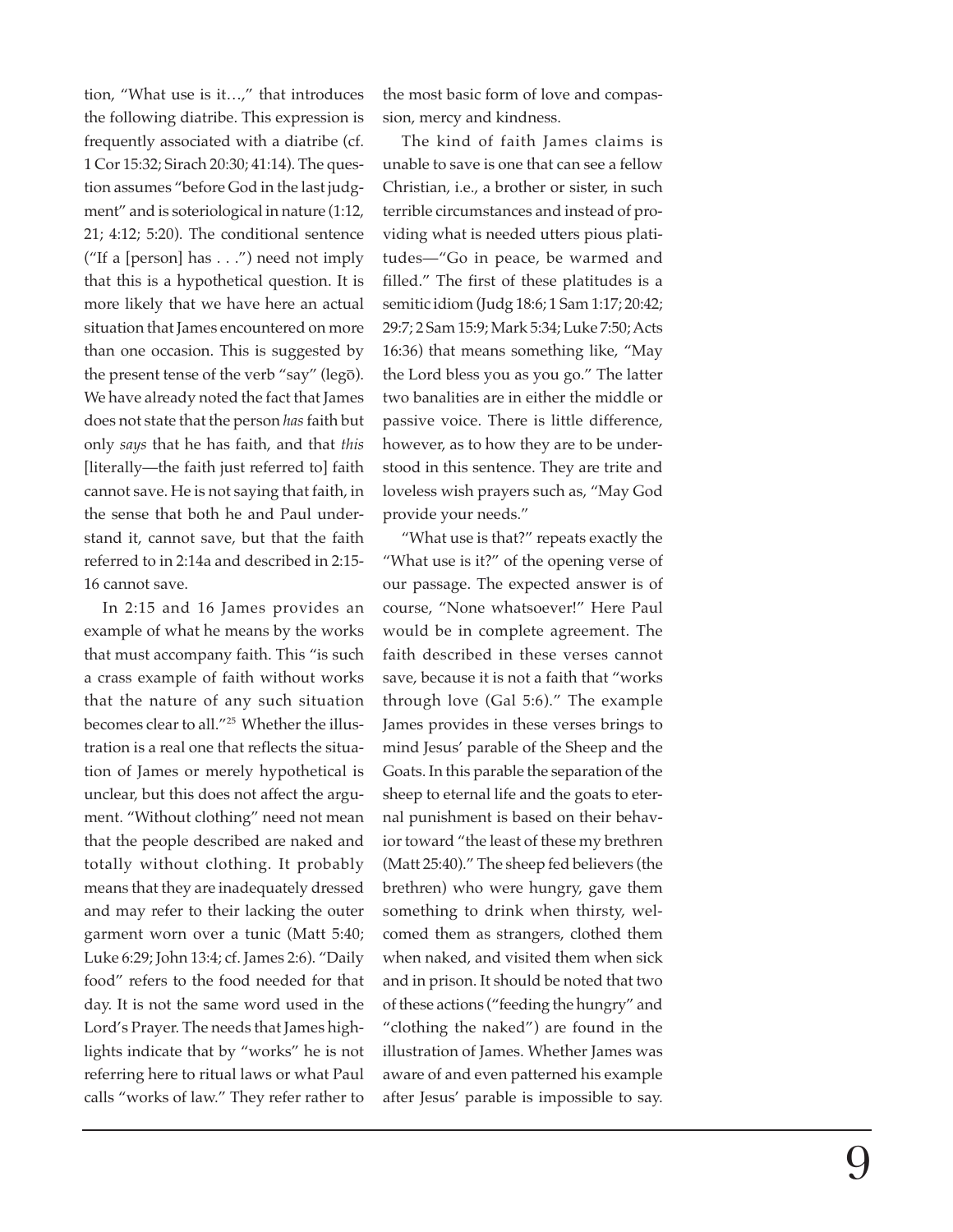The thought, however, is the same. The behavior reflected toward the least of the brethren, i.e., the believing community, is a behavior that is ultimately directed toward God and the Savior of these breth ren (cf. Matt 10:40-42; 1 John 3:17-18). Such behavior is a much more accurate reflection of their attitude (or "faith") toward God than any mere confession such as found in 2:19.

"Even so" introduces James concluding summary of this section (2:14-17). This same expression is used in similar fashion in 1:11; 2:26; 3:5 to draw a conclusion from a preceding analogy or example. "Faith, if it has not works, is dead, being by itself." It is difficult in an English translation to indicate the article that stands before "faith." It is clear in the Greek text, however, that James is referring specifically to the faith noted in 2:14 and illustrated in 2:15-16. "If it has no works" parallels the exact same expression in 2:14. This so-called "faith" is described as "dead." In 2:20 such a faith is referred to as "useless." The reason is that it is "by itself." Similar expressions for "by itself" are "without works" (2:18, 20, 26) and "alone" (2:24). The response shown in the example is so heartless and lacking of mercy that even the qualified approval given in 2:19 to a demonic-like assent to a theological proposition is not given here! This faith is "dead." This indicates that "Works are not an 'added extra' any more than breath is an 'added extra' to a living body."26 The faith that James is describing may fit the possible semantic range of the word "faith" in James's day, but it does not fit what "faith" means in the context of the Christian faith!

## *Section Two—2:18-20*

There are a number of exegetical diffi-

culties associated with these verses. In a now famous quotation, Dibelius refers to 2:18 as "one of the most difficult New Testament passages.…"27 Some of the difficulties involve: "Who is the person raising the question and how should we understand the question? Is the questioner an ally of James repeating his views or an opponent?" The second main question involves where James's reply to the question begins. Does it begin in 2:18b, 2:19, or 2:20? There are three main alternatives regarding the identity of the questioner:

(1) He is a supporter of James who attacks the idea that one can have faith apart from works. Thus the "you" refers to his and James's opponents, and the "I" to his and James's views. This ally argues against the suggestion that faith and works can be separated. They are not two, acceptable alternatives. This allows the "you" and "I" to correspond more consistently to the opponent's view ("you") and James's and his supporter's view ("I") throughout the passage. Thus we should understand 2:18 and 19 as essentially James's and his ally's response to their opponents. (2) It is a straw man James uses to argue (either in favor of James or in opposition to him) that faith can (or cannot) be separated from works. (3) It is an opponent of James who argues that faith and works are separate virtues or gifts. Some have faith whereas others have works. They can exist separately. Just as some are ordained for works (note the deacons of Acts 6), others are ordained for prayer and ministry of the word, i.e., faith (note the apostles of Acts 6). The opponent, like Paul in 1 Corinthians 12:4ff., believes that "faith" and "works [healing]" are separate gifts.

Various arguments are given in support of each of these positions. We shall, however, due to considerations of space, argue only for the last of the alternatives.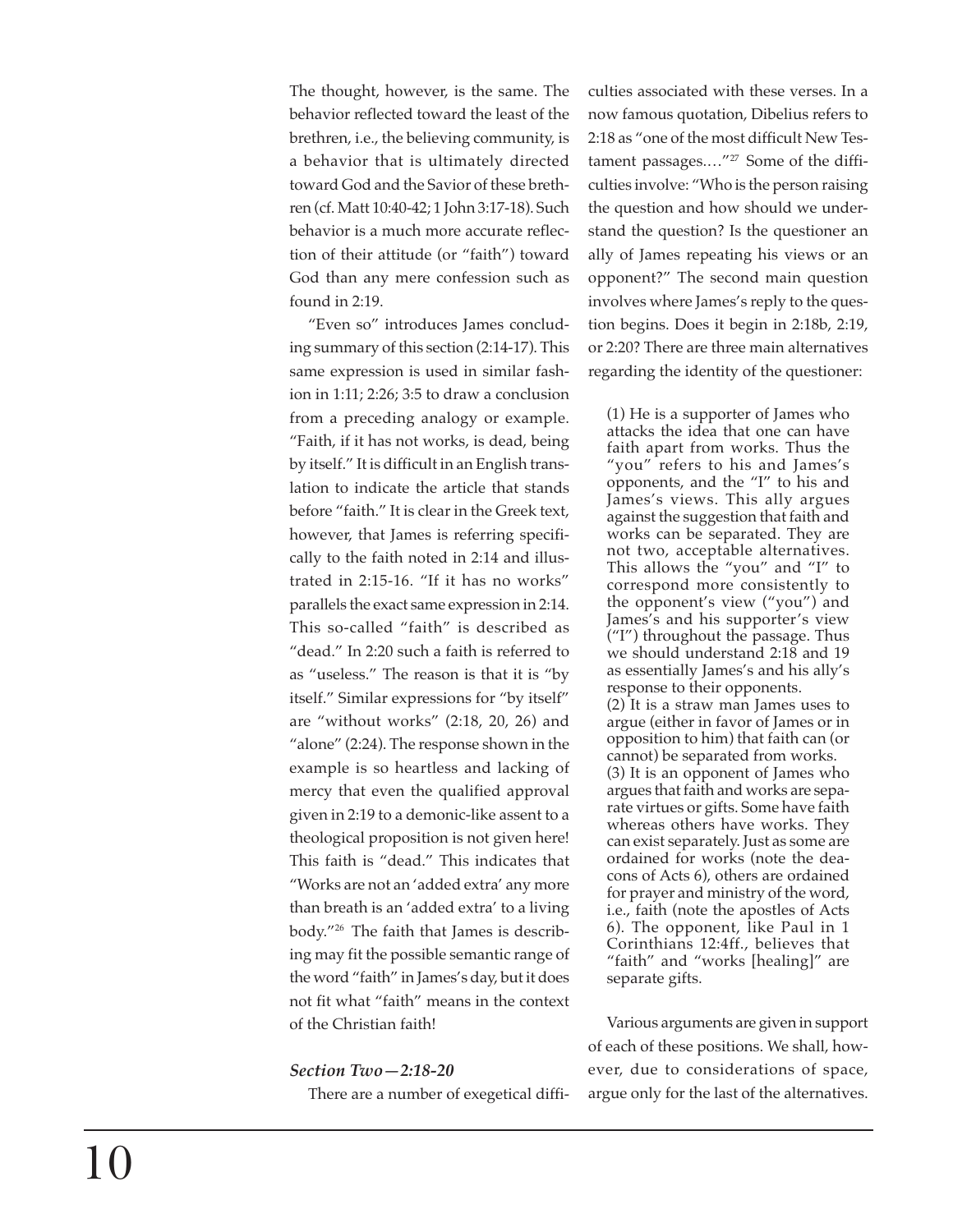The opening expression "But someone may well say" opens a diatribe that usually involves an opponent whose view is being stated (1 Cor 15:35; cf. also Rom 9:19; 11:19; Luke 4:23). This suggests that in 2:18 the question comes from an adversary. Also the normal way of interpreting the "But (*alla*)" of 2:18 is as an adversative. It is far more common to interpret the Greek word *alla* as "But" than "Indeed" as the first view requires.28 The first view also requires us to think that James is now introducing a third person into the argument, whereas it seems more likely that he is dealing with the same opponent who is now responding to what James has said in 2:14-17.

It is better therefore to interpret 2:18 as introducing the argument of an opponent. Where, however, does the opponent's argument end? It seems best to see it as ending in 2:18a and to have James's counter argument begin with "Show me…" in 2:18b.29 These verses then should be understood as follows. An opponent challenges what James has said in 2:14-17 by saying, "You have faith and I have works." The problem with this statement is that the opponent attributes to James "faith" and to himself "works," and this view is the opposite of what James has been arguing in 2:14-17. One would expect from the mouth of James's antagonist, "You have works and I have faith." Here, however, the "you" and "I" should be understood more like "one" and "another" or as *allos . . . allos* in Greek. It must be acknowledged that the latter understanding is a weakness in the interpretation advocated.30

The objection being raised in 2:18 is the view that faith and works can be separated and isolated from each other. A person supposedly can possess one or the other. Thus one may have faith and another works. Consequently, the man who possesses works should not condemn the man who has faith (and *vice versa*). To this James responds in 2:18b that such a division is impossible. One cannot have faith without works. "Show me your faith without the works" means "Demonstrate to me how you can have faith without works! I (or "a person") can demonstrate to you my faith only by my ("his" or "her") works!" In the whole discussion it is not the content of faith that is the issue, but its lack of works. This James makes clear in his next illustration.

"You believe that God is one."31 This can be understood either as a rhetorical question or as a statement. The faith being challenged by James centers on the *Shema*, which plays an important role in the history of God's people.32 The faith being described is essentially creedalism, i.e., an intellectual assent to some proposition about the nature of God. Faith here is simply the approval of a theological statement. It does not involve belief *in* or personal trust *in* God but belief *that* or a belief *about* God. The response "You do well" indicates that the confession is both correct and good. Its inadequacy becomes immediately apparent, however, by the next statement.

"The demons also believe, and shudder." Here James describes clearly the kind of faith he claims cannot save. The fact that such a faith cannot save is self-evident. The demons, allies of Satan doomed to hell, can also claim the kind of faith that James's opponents possess. They even possess a better "creedalism," because of their supernatural knowledge!33 Their knowledge is also more existential than that of James's opponents, for the demons "shudder"34 as a result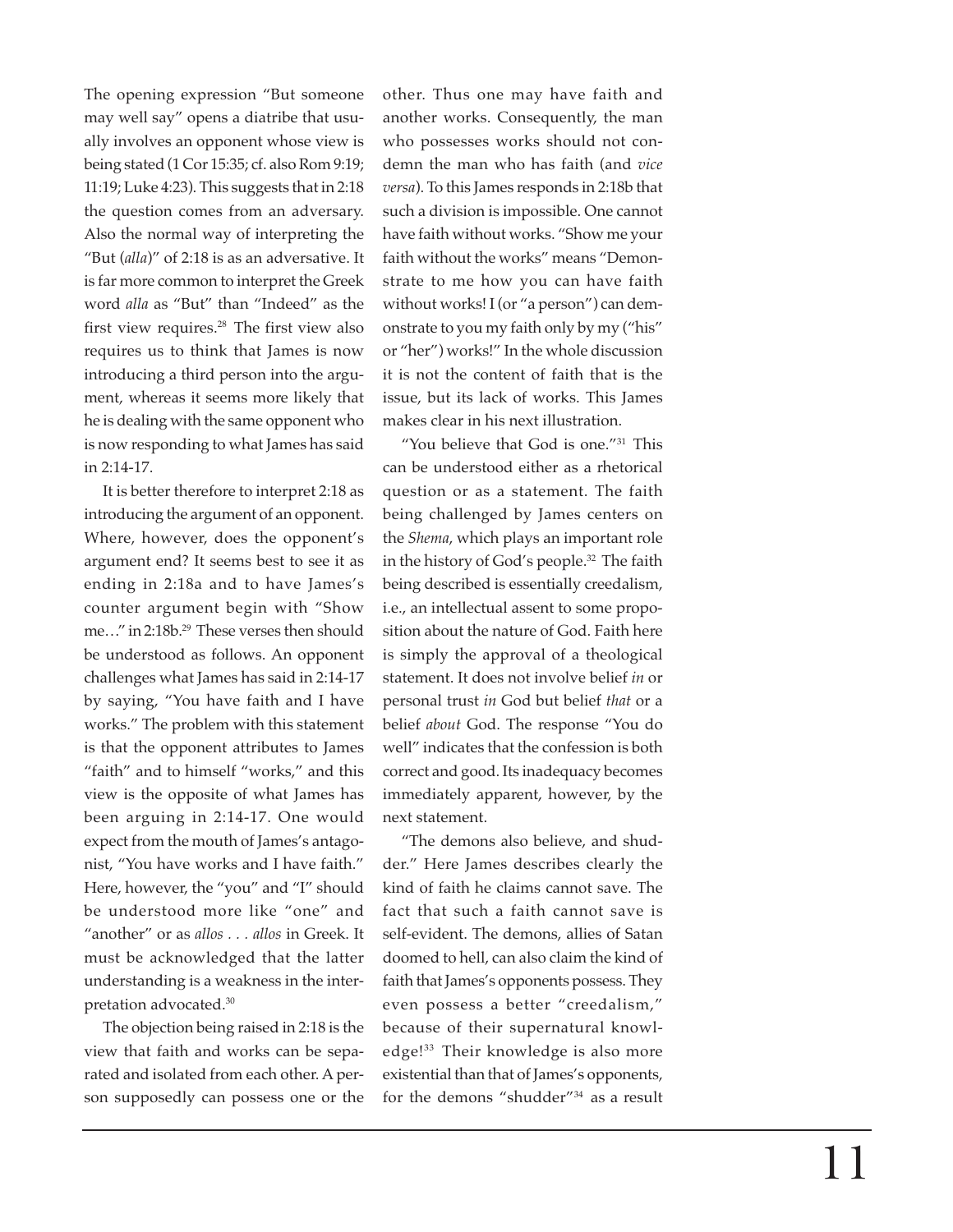their knowledge. For James such a faith is dead. Correct confession apart from works of love rises no higher than the faith of demons. True faith must be accompanied by works of love.

# *Section Three—2:20-26*

The third section of our passage, like the first, begins with a question (cf. 2:14 and 20). It will also, like the first, end with a summary statement (cf. 2:17 and 26). Furthermore, just as the first section begins with a question (". . . if someone has faith without works can this save him?") and concludes with a parallel statement ("Even so faith, if it has no works, is dead"), so the third section also begins with a question (". . . that faith without works is useless?) and concludes with a parallel statement (". . . so also [literally – even so] faith without works is dead).35 In the first section we find statements such as "faith without works cannot save" (2:14) or "faith, if it has no works, is dead" (2:17). In the concluding section such statements occur three times: "faith without works is useless" (2:20); "justified by works and not by faith alone" (2:24); and "faith without works is dead"  $(2:26).^{36}$ 

The third section begins with the question, "But are you willing to recognize, you foolish fellow, that faith without works is useless?" Such a direct, harsh address is characteristic of the diatribe style (cf. 1 Cor 15:36; Rom 2:1). The term "useless" is composed of the negative prefix "*a*" attached to the root "*ergon*" which means "work." The result is the adjective *argos, e, on* that appears in text as *arge*. Thus we have a pun—Faith without works" is "workless" or "useless."

In 2:21-24 James appeals to the example of Abraham, who is referred to as "our father." James is probably appealing to a common hero that he shares with his readers. The question as to whether Abraham was justified by "works when he offered his son Isaac" expects a positive answer from his readers. This is evident from the use of *ouk*. There is a clear difference between James's and Paul's use of Abraham as an example, even though both appeal to the same text, Genesis 15:6.<sup>37</sup> James, when he refers to Abraham's faith, refers to his offering up of Isaac. Paul refers to Abraham's faith as occurring before his circumcision and his offering of Isaac (Rom 4:10-14) as he trusted in the promises God made to him (Rom 4:18). Like Paul, James refers in these verses to Abraham's "justification." Again, however, as in the case of the terms "faith" and "works,"38 we should not assume that James and Paul mean the same thing in their understanding of the term "to justify" in Genesis 15:6.39

The terms "justification" and the English synonym "righteousness" refer to the same Greek term. These terms and the verb "to justify" all stem from the same Greek root. For Paul, this refers to the gift of righteousness based on the work of Christ that is appropriated by faith alone. It is primarily a forensic or legal term referring to one's status or standing before God. It is not primarily a word describing human virtue. Some "righteous" people were in fact far from virtuous (cf. Gen 38:26; Luke 18:14). For Paul, justification comes instantaneously upon initial faith. It is not a virtue that develops after initial faith. It is a judicial pronouncement of innocence, not a moral quality of personal piety.

For James the adjective "righteous" and the noun "righteousness" refer primarily to a moral quality. In 1:20 it refers to the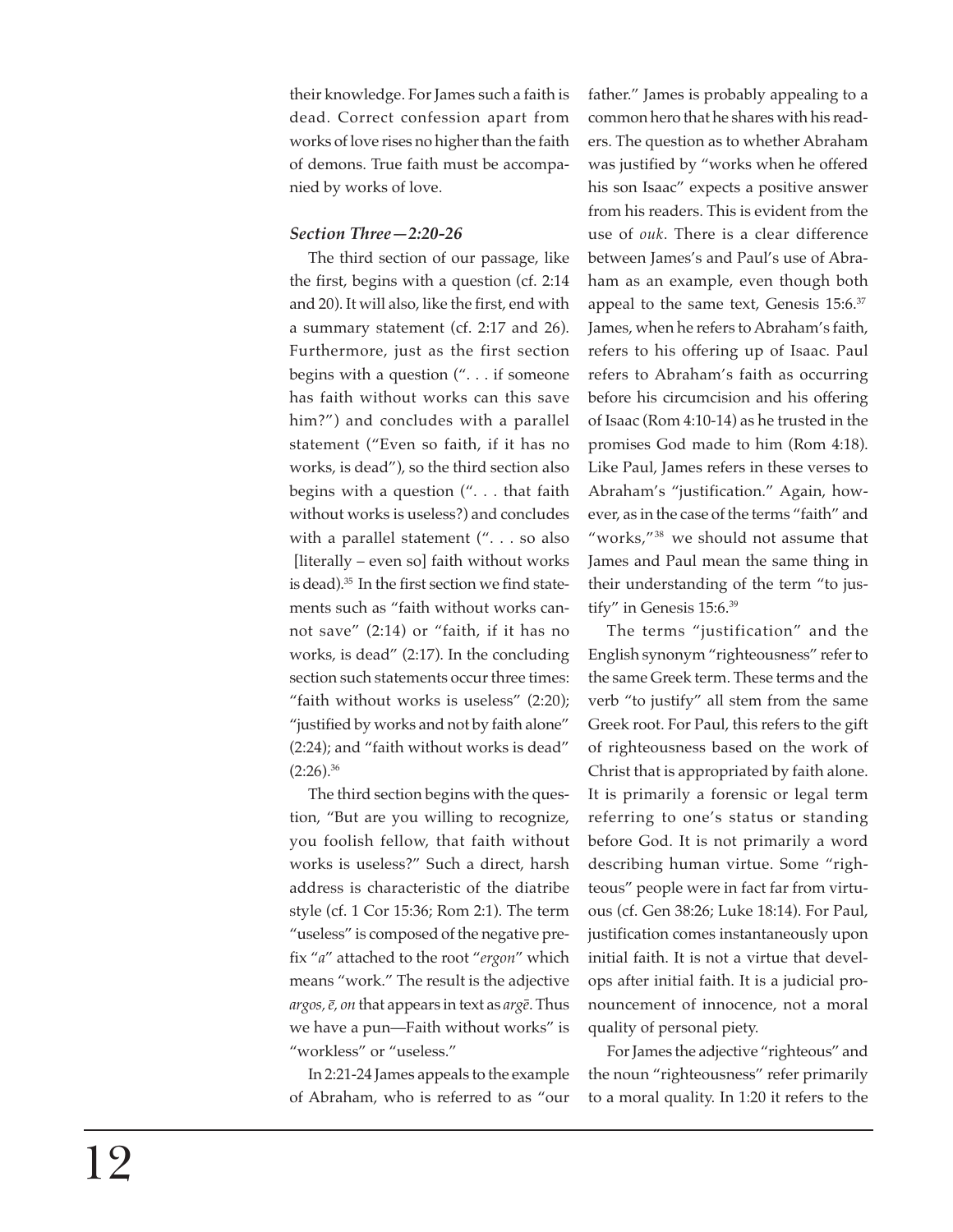moral quality of life that God demands. In 3:18 it is used in the expression "fruit of righteousness." The exact meaning in James of this common expression is unclear. <sup>40</sup> What is certain, however, is that the meaning is ethical in nature and not forensic.41 When compared to Pauline usage (cf. Rom 1:17; 3:10; Gal 3:11), it is clear that the adjective "righteous" in 5:6 and 16 bears an ethical and moral meaning rather than a forensic one.

In 2:21, 24, and 25 the verb "justify" and in 2:23 the noun "righteousness," however, must be interpreted in light of "Can that faith save him?" of 2:14. Thus "being justified" and "being reckoned righteous"42 are the equivalent of "being saved." They do not refer to the moral virtue of Abraham and Rahab but the salvation and righteous standing God has attributed to them in light of their working faith. The forensic nature of these expressions is seen in the passive nature of the verb in 2:21, 24, and 25 (they are "divine" passives) and the term "reckoned" in the quotation found in 2:23.

We have already shown that James is arguing against a view of faith that involves merely mental assent. Such a faith will not save (2:14). In fact, it is not faith in the Christian sense at all. True, saving faith is accompanied by works, which are the fruit of faith. When James refers to "works," he is clearly not referring to "works of law." He is also not referring to deeds of mercy and love isolated from faith. The works that he refers to are always associated with faith in the Lord Jesus Christ (2:1). Thus "by works" in 2:21-22 should be understood as "by a faith that works through love and obedience (cf. Gal 5:6)!" There is no thought here of "works of law." We can therefore translate 2:21 by the following paraphrase,

"Was not Abraham our father justified by a faith that manifests itself in works of love, when he offered up Isaac his son on the altar?"

Because of the use of the singular "you" in v. 22, James is probably addressing his opponent of 2:19-20. "You see" in v. 22 can be understood in the sense of "You are able to see with your eyes through the example of Abraham.…" This would mean that the verb "justified" should be interpreted as demonstrative in nature, i.e., Abraham's justification was demonstrated or shown by his visible works, i.e., the works "you see." The offering of Isaac serves as an example of 2:18 in that Abraham shows his faith, which brought him justification, by this work. More likely, however, "You see" should be interpreted as in 2:24, "You can see logically as a result that. . . ." This meaning fits the context of James 2:14-26 better in that the basic issue involves, "What kind of faith secures righteousness?"<sup>43</sup> The difference between Paul and James in their use of the term "to justify" involves the temporal dimension envisioned. Paul refers to the initial, proleptic pronouncement of God's judicial verdict upon faith. James is referring to the verdict in the final day when a person stands before God. In that day Abraham's faith would be demonstrated by his life of obedience and love. James has more in mind what Paul says in Romans where he states concerning the righteous judgment of God that he

. . . will render to each person according to his deeds: to those who by perseverance in doing good seek for glory and honor and immortality, eternal life; but to those who are selfishly ambitious and do not obey the truth, but obey unrighteousness, wrath and indignation. There will be tribulation and distress for every soul of man who does evil, of the Jew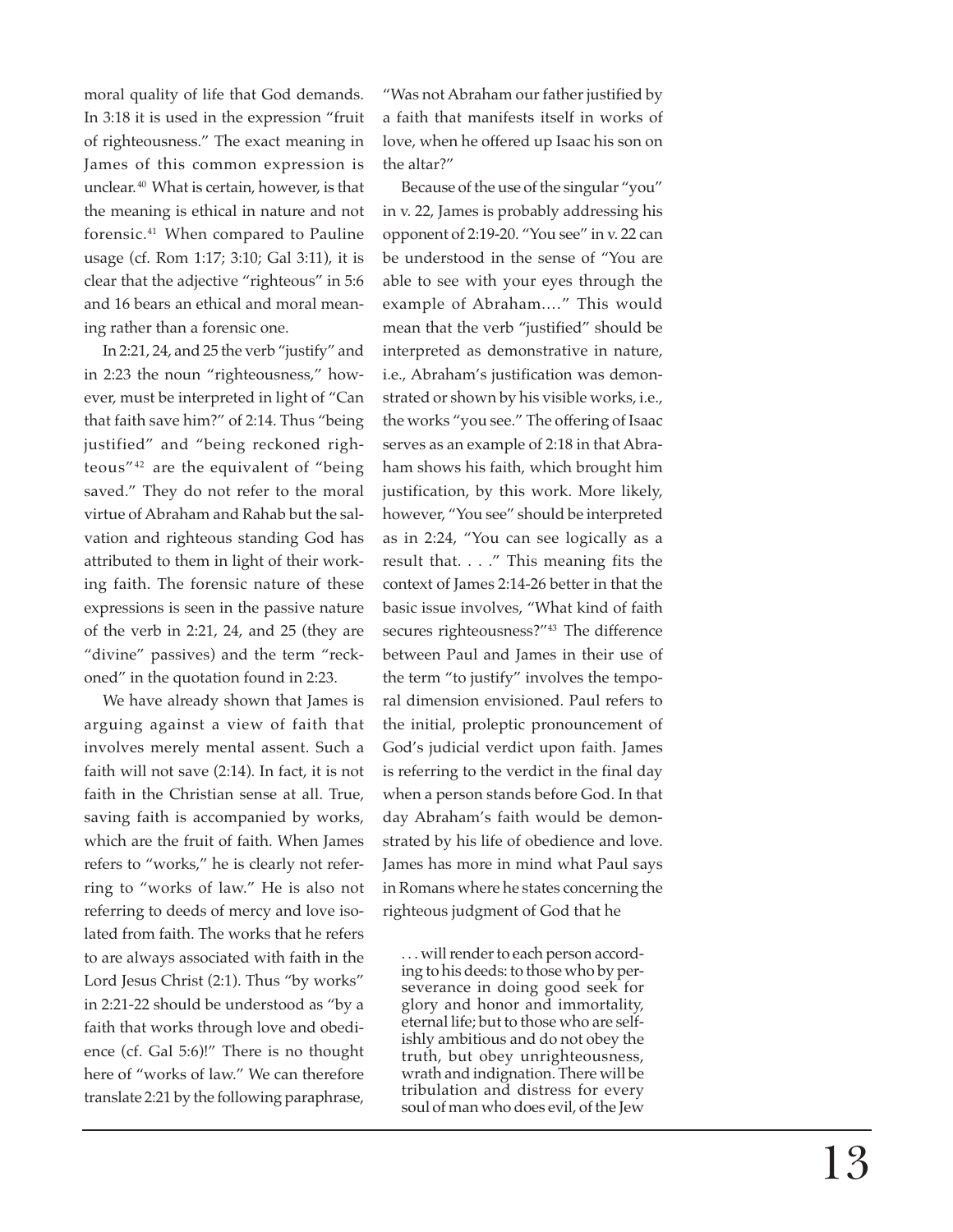first and also of the Greek, but glory and honor and peace to everyone who does good, to the Jew first and also to the Greek . . . for it is not the hearers of the Law who are just before God, but the doers of the Law will be justified (Rom 2:6-10, 13). $44$ 

Verse 22 can also be understood either as "You are able to see . . ." or "You can see therefore.…" The latter is more likely. Although only a single "work" is mentioned in 2:21, the plural "works" is used in order to maintain the symmetry of 2:14, 17, 18, and 20. The tense of "was working with" (an iterative imperfect—the only imperfect found in the entire letter) implies, however, that this was but one of many works by which Abraham demonstrated his faith.

A chiasmic parallelism is contained in this verse—"Faith (A) was working with his works (B) and as a result of the works (b), faith (a) was perfected."45 Mussner rightly points out that this is not an equal parallelism. He states, "James does not say that—and this is especially important to observe—works worked together with faith but the reverse. Faith worked together with his works. That means that what is primary in importance for James is faith."46 James clearly sees faith as primary. Works do not produce faith. James never entertains the idea that works can exist independently of faith. Earlier in 1:22 James gives the command to be doers of the word (cf. "works") and not hearers only (cf. "faith").<sup>47</sup> No thought is given to the possibility that one can be a "doer" but not a "hearer." Apparently both James and his opponent(s) would agree that doing and works are dependent on hearing and faith! Faith (and hearing) is prior to and produces works (and doing)! Works bring faith to perfection. Yet faith and works should not be thought of as separate entities. "The relation between

Abraham's faith and his works is not properly one of consequence, demonstration or confirmation, all of which terms assume a measure of distinction between the two: for James they go together in a necessary unity.…"48

The example of Abraham begun in v. 21 comes to conclusion in v. 23 with "and the Scripture was fulfilled" and the quotation of Genesis 15:6. This quotation is also quoted by Paul in Romans 4:3 (cf. also v. 9); and Galatians 3:6. The term "fulfilled" is not used in the frequent prophecy-fulfillment schema in which it is so often found in the New Testament. It is used, rather, in the sense that Abraham's faith referred to in the OT quotation is demonstrated or proven by his acts of faithful obedience and especially in his offering of Isaac on the altar. Such faithful obedience shows that Abraham truly "believed" God, and this was reckoned (a divine passive for "God reckoned it") to him for righteousness.<sup>49</sup> The reference to Abraham being called a "friend of God" is not found in the Old Testament. Several suggestions have been made,<sup>50</sup> but it is probably best to see James as building on such passages as 2 Chronicles 20:7 and Isaiah 41:8 (cf. Isa 51:2) that refer to Abraham as "my beloved."

Of all the statements found in 2:14-26 none raise more theological problems than v. 24. It is ironic that the specific affirmation "justification by faith *alone*" does not come from any statement found in the letters of Paul but rather from James. And James is arguing that justification is not by faith alone! "You see," which is addressed to James's Christian readers (note "you" is plural and the readers are the "brethren"—1:2, 16, 19; 2:1, 5, 14; etc.), introduces the conclusion, "A man is justified by works and not by faith alone."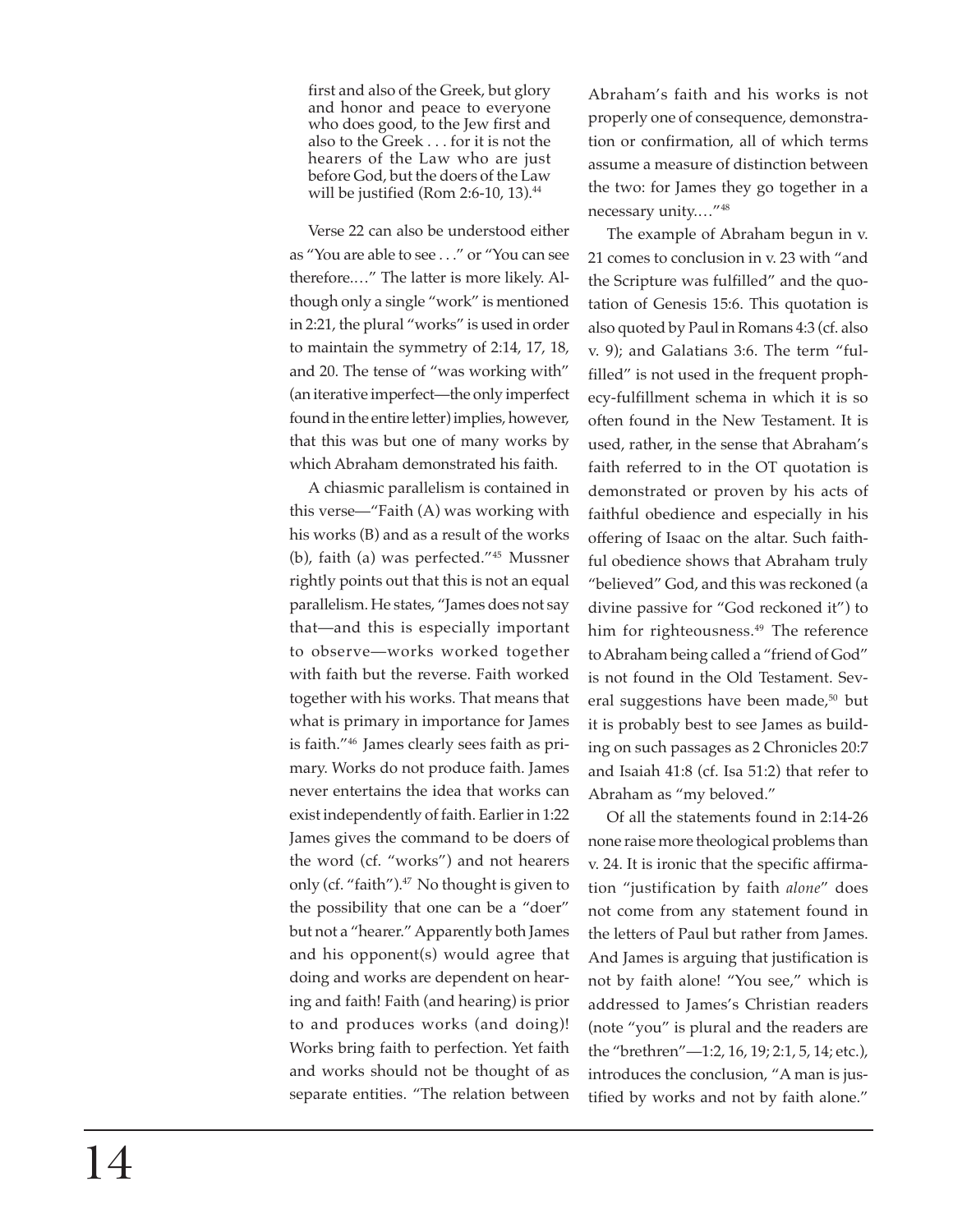There is no getting around the fact that, if James means by the words "works" and "faith" the same thing that Paul means in Romans 3:28, we have a clear and undeniable contradiction! Yet, we have argued that "faith" and "works" possess a semantic range of possible meanings and that Paul and James choose from these possibilities different "meanings" for these terms. If we translate this verse according to James's usage of these terms, we have the following: "In conclusion you see that a man is justified by a living faith that works through love and not by a dead faith that involves merely an assent to certain doctrines." It is doubtful that Paul would disagree with this, although it is equally doubtful that he would have phrased this thought the way James did.<sup>51</sup>

James provides a second illustration in v. 25 to support the illustration given in 2:23-24. This involves Rahab. It is unclear as to why James uses the illustration of Rahab in conjunction with Abraham. Some have suggested that they were both examples of ideal proselytes. In 1 Clement 10-12 they are placed together, along with Lot, as examples of hospitality and faith. Regardless, Rahab's action in protecting the "messengers" serve as another example of how a faith which produces works leads to justification. Although her faith is not specifically referred to, works must be seen as stemming from her faith. The example of Abraham sets the pattern by which we should interpret the second, similar example ("In the same way"). The entire context, which deals with faith with/without works, likewise requires us to see Rahab's works as being associated with her faith.

A concluding summary ("For just as") brings not only the third section, but also the entire passage to its conclusion. The

analogy is difficult in that it compares faith that is dead without works, to a body that is dead without the spirit. Thus we have a comparison of faith with the body and works with the spirit! This is strange.<sup>52</sup> We should not, however, press the details of the analogy, but seek to understand its main point. Apart from the spirit the body is dead! In a similar way faith apart from works is dead! One cannot separate them. The body is dead if it has no spirit (2:26); faith is dead (2:17; cannot save—2:14; useless—2:20) if it has no works! For James faith and works are not separate entities that can exist independently. Even as a coin cannot have only one side, so Christian faith cannot possess only one side. It requires both faith, in the sense of mental assent, and works.

# **James 2:14-26 and the Rest of the New Testament**

Up to this point we have sought to understand James's argument in 2:14-26. In opposition to a real or hypothetical opponent he has sought to demonstrate that a person is saved by a faith that is life-changing and accompanied by acts of lovingkindness. Mere intellectual assent to theological propositions, even if correct, is insufficient, because it rises no higher than demonic faith. "According to [James and Paul], a man is saved by faith alone, but the faith that saves is not alone—it is followed by good works which prove the vitality of that faith."53 In this section we shall seek to establish that James's teaching on this subject is in accord with the teachings of the rest of the New Testament. In fact, the danger encountered by James in the first century elicited a theological response that may be extremely relevant today. For a Christianity that has been satiated with a nominal Lutheran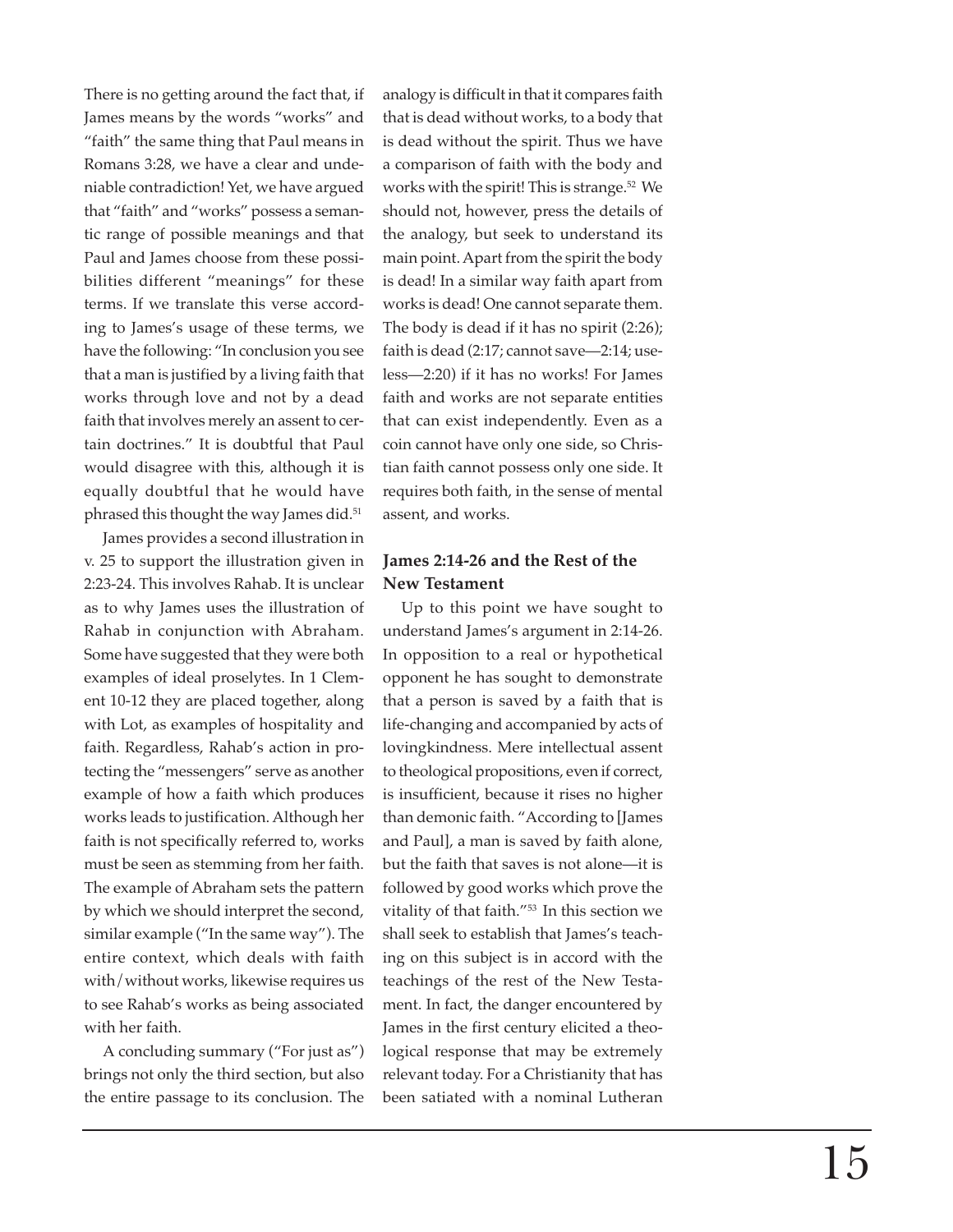"saved by grace alone" and a flippant Baptist "once saved always saved,"54 the message of James is both timely and necessary.

First of all we can begin by comparing the message of James with that of John the Baptist. John proclaimed, "Repent . . . bear fruits in keeping with repentance" (Matt 3:2, 7). The message of Jesus also demanded repentance and faith (Mark 1:15) accompanied by "good works" (Matt 5:16). Jesus also warned that mere profession of him was insufficient, for "Not everyone who says to Me, 'Lord, Lord,' will enter the kingdom of heaven, but he who does the will of My Father who is in heaven . . . "(Matt 7:21). In 1 John 3:17-18 we read, "But whoever has the world's goods, and sees his brother in need and closes his heart against him, how does the love of God abide in him? Little children, let us not love with word or with tongue [in James—faith and hearing], but in deed and truth [in James—works and doing]." "The fact that Christianity must be ethically demonstrated is an essential part of the Christian faith through the New Testament"55 is obvious.

What about Paul, however? We should not assume that the places where Paul is engaged with his opponents and argues for faith "alone" apart from works of law are the totality of his message. There are numerous places where Paul gives teachings that seem to be in complete accord with that of James. We have already quoted Galatians 5:6—"For in Christ Jesus neither circumcision nor uncircumcision means anything, but *faith working through love*" (author's italics). Elsewhere Paul refers to: "obedience of faith" (Rom 1:5; 6:16; 15:18; etc.); "every good deed" (2 Cor 9:8); "faith and love" (1 Thess 1:3; 3:6; 1 Tim 2:15; 4:12; 6:11; 2 Tim 1:13; 2:22; 3:10; Tit, 2:2; Phlm 5); "word or deed" (Col 3:17); "work of faith" (1 Thess 1:3; 2 Thess 1:11); etc. The relationship of the "indicative and imperative" in Paul should be noted. Paul believed that faith in Christ involved having died with him and that this led to a new life in which faith worked through love (Rom 6:1-23). Thus the indicative (faith) and the imperative (works) are not separate teachings but are intimately associated.<sup>56</sup> In a similar manner, Paul also knew that the faith was not the greatest of Christian virtues. Love was more important still (1 Cor 13:2, 12).

# **Conclusion**

Much of the discussion centering on James 2:14-26 concentrates on a central theme of the Reformation—"justification by faith." The need for the debate on that issue, and its stalwart defense by the Reformers forever puts us in their debt. As in many theological debates, however, the focus and debate on the central issue often results in a neglect of related but, for the moment, peripheral issues. These peripheral issues are not unimportant, but, being on the edge of the debate, they are often relegated to a lesser role and importance. Unfortunately, this has occurred with respect to the issue of justification by faith.

Justification is but one of several metaphors and images used to describe what occurs in the experience of becoming a Christian. It may be the most, or at least one of the most, important of these metaphors. Yet, like any other metaphor, it is unable to express all that occurs when a person becomes a Christian. There are numerous other metaphors that indicate that much more occurs at conversion than a person receiving a new, legal standing before God or being "reckoned" righ-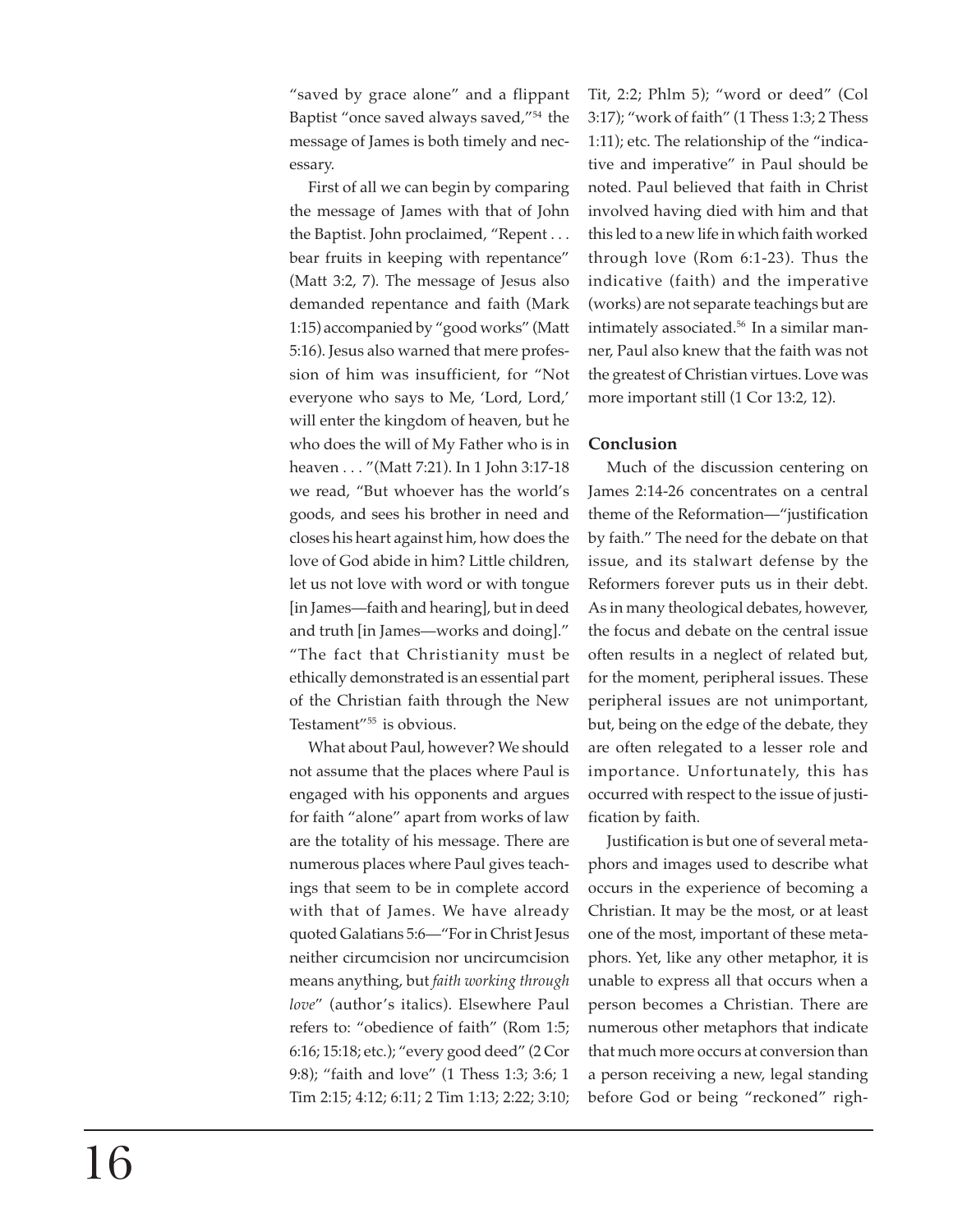teousness. Other relational metaphors are also used to describe this relationship: reconciliation; peace; in Christ; forgiveness; adoption; saints; etc. Other metaphors are used to describe the "metaphysical" change that has taken place in this experience: died to sin; raised in newness of life; passed from death to life; born again; new creation; baptized by the Spirit; etc.

The discussion concerning "good works" is all too often set purely in the framework of justification by faith. What is the relationship between the new standing of righteousness that a person possesses and Christian living? Is "justification" simply a legal fiction? The debate all too often loses sight of the fact that justification is not synonymous with Christian conversion. If, when a person is justified, he is also born again and made a new creation through the gift of the Spirit, the issue of whether faith must be accompanied by works is a moot one. Good works are not an option for the believer, but a necessary fruit. A "good tree bears good fruit" (Matt 7:17). A true faith, unlike mere intellectual assent, must bear good fruit. Such good fruit or works can never be the cause of salvation. Here the Reformation cry of "justification by faith alone" must be affirmed at all costs. But James's warning that the faith that saves cannot be alone but will be accompanied by works must also be affirmed. This seems to be especially true at the present time.57

## **ENDNOTES**

- <sup>1</sup> All biblical quotations are from the updated edition of the New American Standard Bible.
- <sup>2</sup> The full quotation is that whereas John, Romans, Galatians, Ephesians, and 1 Peter ". . . show you Christ and teach you

all that is necessary and salvatory for you to know.…St. James's epistle is really an epistle of straw, compared to these others, for it has nothing of the nature of the gospel about it." See *Martin Luther's Basic Theological Writings*, edited by Timothy F. Lull (Minneapolis: Fortress Press, 1989) 117. For the German text see WADB 6, 10 (Weimar Edition of Luther's works, Die Deutsche Bible, vol. 6, p. 10).

- <sup>3</sup>*Luther's Works: Word and Sacrament* (Philadelphia: Muhlenberg Press, 1960) 35:396.
- 4 J. B. Soucek, "Zu den Problemen des **ˆ**Jacobusbriefes," *Evangelische Theologie* 18 (1958) 467.
- 5 Jack T. Sanders, *Ethics in the New Testament* (Philadelphia: Fortress Press, 1975) 121-122.
- 6 James Hardy Ropes, *A Critical and Exegetical Commentary on the Epistle of St. James* (The International Critical Commentary; Edinburgh: T. & T. Clark, 1916) 35-36.
- 7 Rudolf Bultmann, *Theology of the New Testament* (London: SCM Press, 1955) 2:163. Cf. also Dan Otto Via, Jr., "The Right Strawy Epistle Reconsidered: A Study in Biblical Ethics and Hermeneutic," *The Journal of Religion* 49 (1969) 257, ". . . one cannot say that while Paul and James differ in the realm of definitions, there is really no conflict between them. It cannot be shown that they disagree merely on the meaning of words but agree in basic concepts. They also disagree in their basic understanding of man, disagree on what constitutes man's wholeness or well-being."
- 8 W. Marxsen, *Introduction to the New Testament* (Philadelphia: Fortress Press, 1970) 230-231.
- 9 C. Leslie Mitton, *The Epistle of James* (Grand Rapids: Eerdmans, 1966) 8.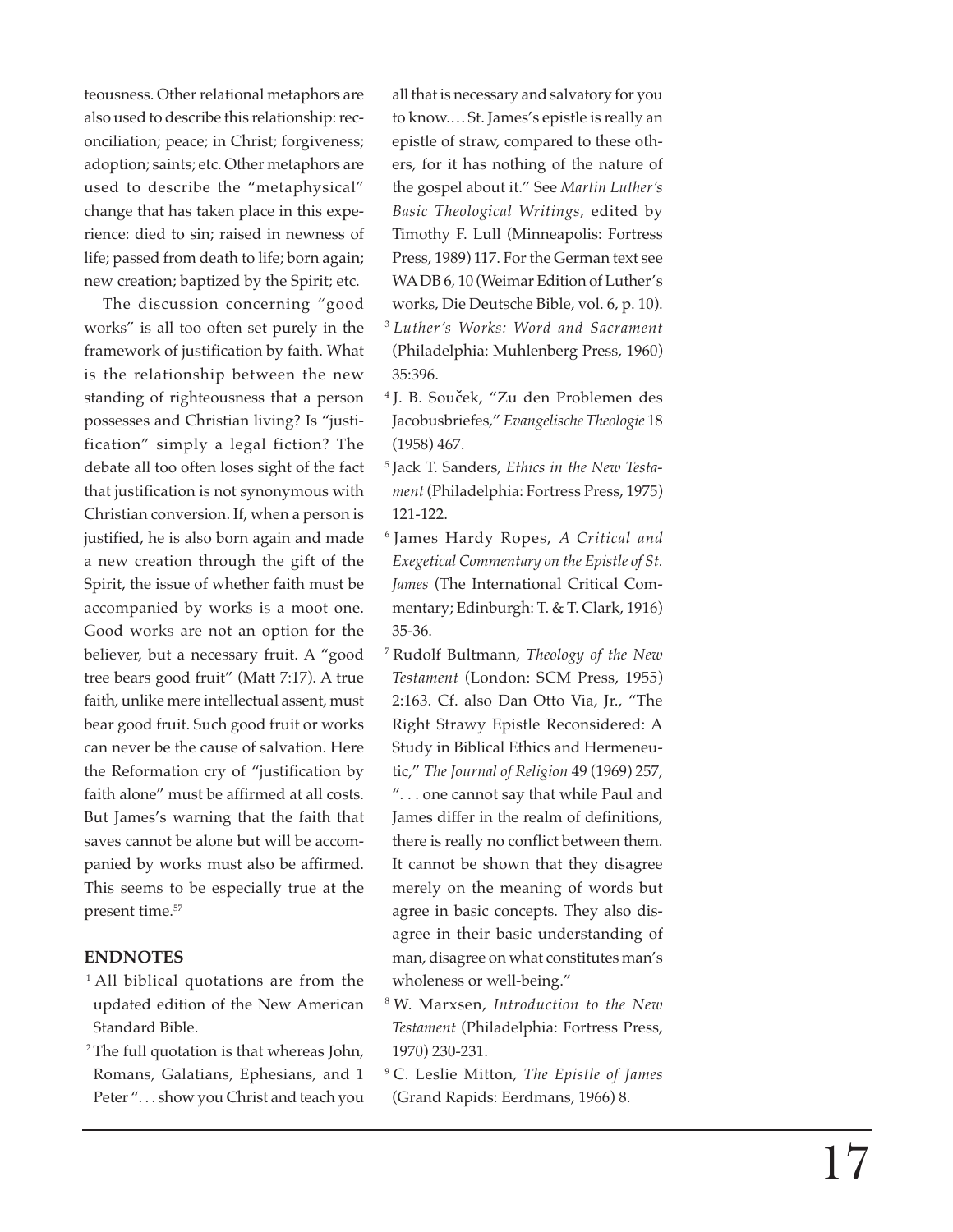- 10G. B. Caird, *New Testament Theology* (Oxford: Clarendon Press, 1994) 190.
- 11Leonard Goppelt, *Theology of the New Testament* (Grand Rapids: Eerdmans, 1982) 2:209.
- 12C. E. B. Cranfield, "The Message of James," *Scottish Journal of Theology* 18 (1965) 341.
- <sup>13</sup>Joachim Jeremias, "Paul and James," *Expository Times* 66 (1954) 371. Compare William Barclay, *The Letters of James and Peter* (Philadelphia: Westminster Press, 1976) 72- 74. Much earlier Augustine argued that "the statements of the two apostles Paul and James are not contrary to one another when the one says that a man is justified by faith without works, and the other says that faith without works is vain. For the former is speaking of the works which precede faith, whereas the latter, of those which follow on faith, just as even Paul indicates in many places." See Saint Augustine, *Eighty-Three Different Questions*(The Fathers of the Church; Washington: Catholic University of American Press, 1982) 196.
- <sup>14</sup>It is unfortunate that in English two different words are used to describe the noun and verb that in Greek possess the same root.
- <sup>15</sup>There is a great deal of confusion as to exactly how this expression should be interpreted.
- <sup>16</sup>The question is introduced by the Greek particle *me*, which expects a negative answer.
- $17$ Cranfield, p. 338, rightly points out, "This fact should be allowed to control our interpretation of the whole paragraph."
- 18Cf. again Cranfield, p. 338, "By 'that

faith' . . . the writer means that thing which the man in question wrongly calls 'faith'; he does not imply that he himself regards it as faith."

- <sup>19</sup>The interpretation of this very difficult verse is discussed below.
- 20Thorwald Lorenzen, "Faith without Works Does Not Count before God! James 214-26" *Expository Times* 89 (1977) 233.
- 21Cf. Rom 2:7; 2 Cor 9:8; Eph 2:10; 1 Thess 1:3; 2 Thess 1:11; etc.
- 22Joseph B. Major, *The Epistle of St. James* (Grand Rapids: Zondervan, 1954) 95; cf. also Ralph P. Martin, *James* (Word Biblical Commentary; Waco: Word Books, 1988) 77-79; Christoph Burchard, "Zu Jacobus 2:14-26," *Zeitschrift für die neutestamentliche Wissenschaft* 71 (1980) 28- 30; Luke Timothy Johnson, *The Letter of James* (The Anchor Bible; New York: Doubleday, 1995) 235- 236.
- 23See Timo Laato, "Justification according to James: A Comparison with Paul," *Trinity Journal* 18 (1997) 47-61, who argues for the importance of 1:16-25 for understanding our passage.
- 24Martin Dibelius, *James* (Hermeneia: Philadelphia: Fortress Press, 1975) 149.
- 25Peter Davids, *The Epistle of James* (New International Greek Testament Commentary; Grand Rapids: Eerdmans, 1982) 121.
- <sup>26</sup>Ibid., 122.
- 27Dibelius, 154.
- <sup>28</sup>Dibelius, p. 150, states that " $\dots$  no reader could have supposed that someone other than an opponent of Jas is introduced by the formula 'but someone will say.'"
- 29So RSV, NRSV, NIV, NEB, NAB, but contra NASB .
- 30For a similar view and a more detailed discussion, see Scot McKnight, "James 2:18a: The Unidentifiable Interlocutor," *Westminster Theological Journal* 52 (1990) 355-364. For an opposing view see Laato, 78-81.
- <sup>31</sup>There is a textual problem here in that some manuscripts omit the article and have a different word order, but no significant issue of interpretation is at stake.
- 32Cf. Deut 6:4; Josephus, *Antiquities* 3.91; 4.201; 5.112; Rom 3:30; 1 Cor 8:4-6; Gal 3:20; Eph 4:6; 1 Tim 2:5; etc.
- 33Note Mark's statement concerning the accurate perception of the demons with respect to Jesus' identity. Cf. Mark 1:24, 34c (this Markan editorial comment is especially important); 3:11; 5:7.
- 34See Sophie Laws, *A Commentary on the Epistle of James* (Harper's New Testament Commentaries; San Francisco: Harper & Row, 1980) 126-128, who sees this term as coming out of the practice of exorcism.
- 35W. Nicol, "Faith and Works in the Letter of James," *Neotestamentica* 9 (1975) 7-9.
- <sup>36</sup>For the attempt (unconvincing to this writer) to interpret 2:20-24 as a chiasmus, see John G. Lodge, "James and Paul at Cross-Purposes? James 2,22," *Biblica* 62 (1981) 200- 207.
- 37Dibelius's statement, p. 164, serves as a helpful warning—"Whoever comes to Jas after a look at Paul (Rom 4) must completely forget Paul's interpretation of Gen 15:6